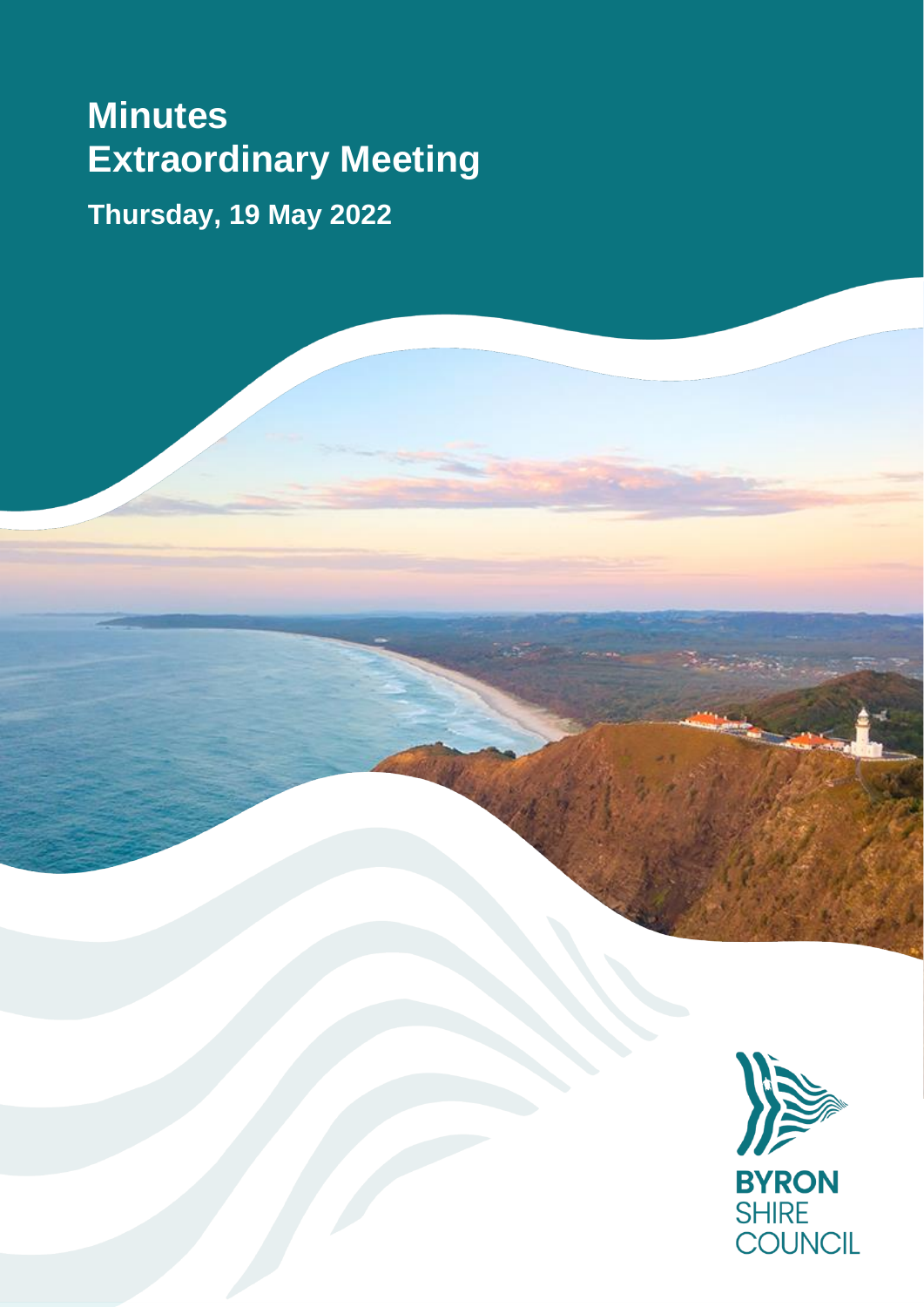Extraordinary Meeting Minutes 19 May 2022

#### **INDEX OF ITEMS DISCUSSED**

*The following items are listed in the order in which they were dealt with.*

Report No. 4.1 NSW Flood Inquiry Submission [.............................................................](#page-3-0) 4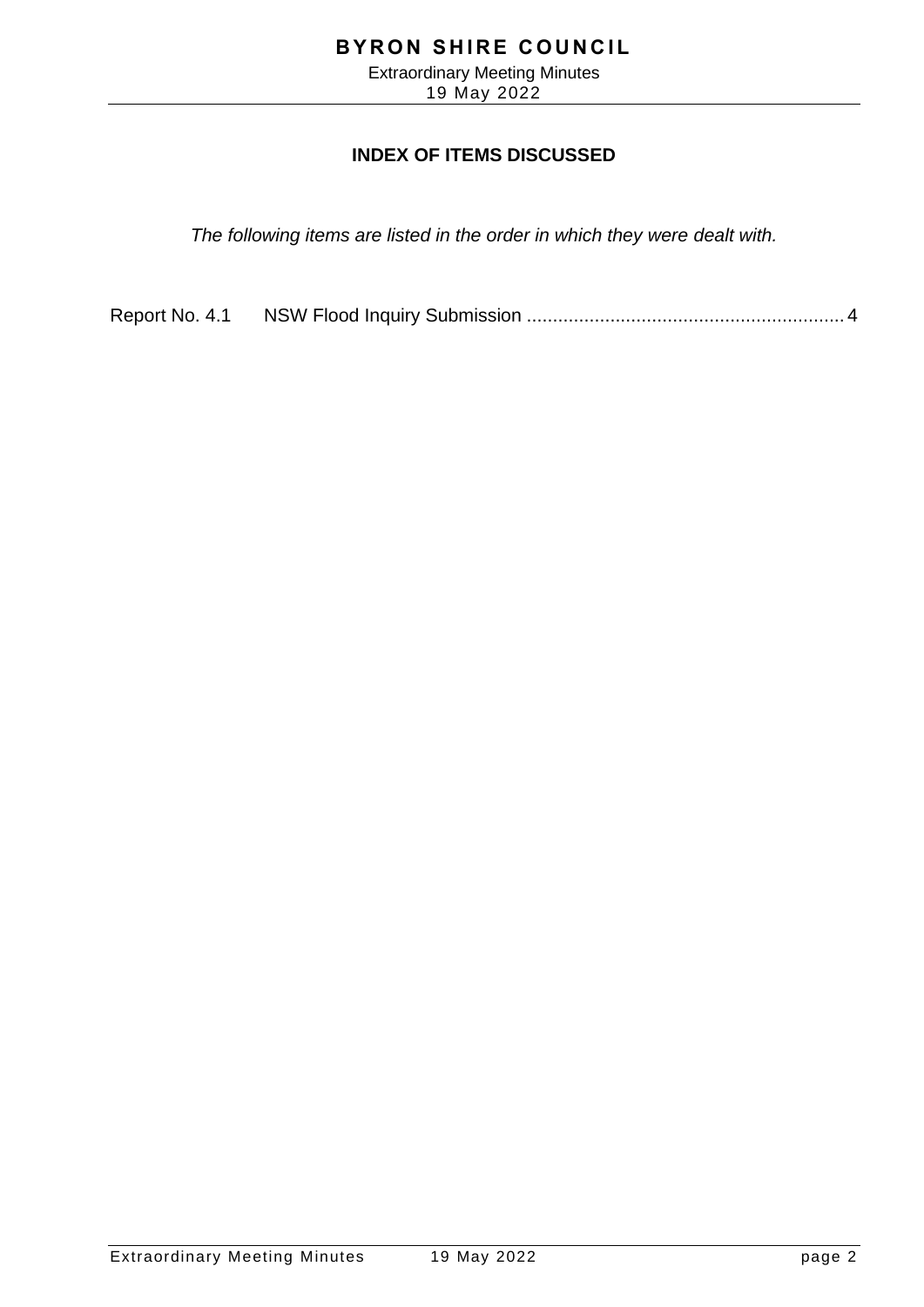EXTRAORDINARY MEETING MINUTES 19 May 2022

#### **MINUTES OF THE BYRON SHIRE COUNCIL EXTRAORDINARY MEETING HELD ON THURSDAY, 19 MAY 2022 COMMENCING AT 2.40PM AND CONCLUDING AT 4.01PM**

*I2022/560*

- PRESENT: Cr M Lyon (Mayor), Cr S Balson, Cr D Dey, Cr A Hunter, Cr S Ndiaye, Cr A Pugh, and Cr M Swivel
	- Staff: Mark Arnold (General Manager) Esmeralda Davis (Acting Director Corporate and Community Services) Phil Holloway (Director Infrastructure Services) Sharyn French (Manager Environmental and Economic Planning) Heather Sills (Minute Taker)

*The Mayor opened the meeting and acknowledged that the meeting is being held on Arakwal Country and that we pay our respects to the elders past and present and extend our respect to the Bundjalung clans whose lands and waters are part of the Shire.*

#### **PUBLIC ACCESS**

There were no registrations for public access.

#### **APOLOGIES**

#### PROCEDURAL MOTION

**22-189 Resolved** that the apology from Crs Coorey and Westheimer be accepted and a leave of absence granted. (Lyon/Hunter)

*The motion was put to the vote and declared carried.*

#### **DECLARATIONS OF INTEREST – PECUNIARY AND NON-PECUNIARY**

There were no declarations of interest.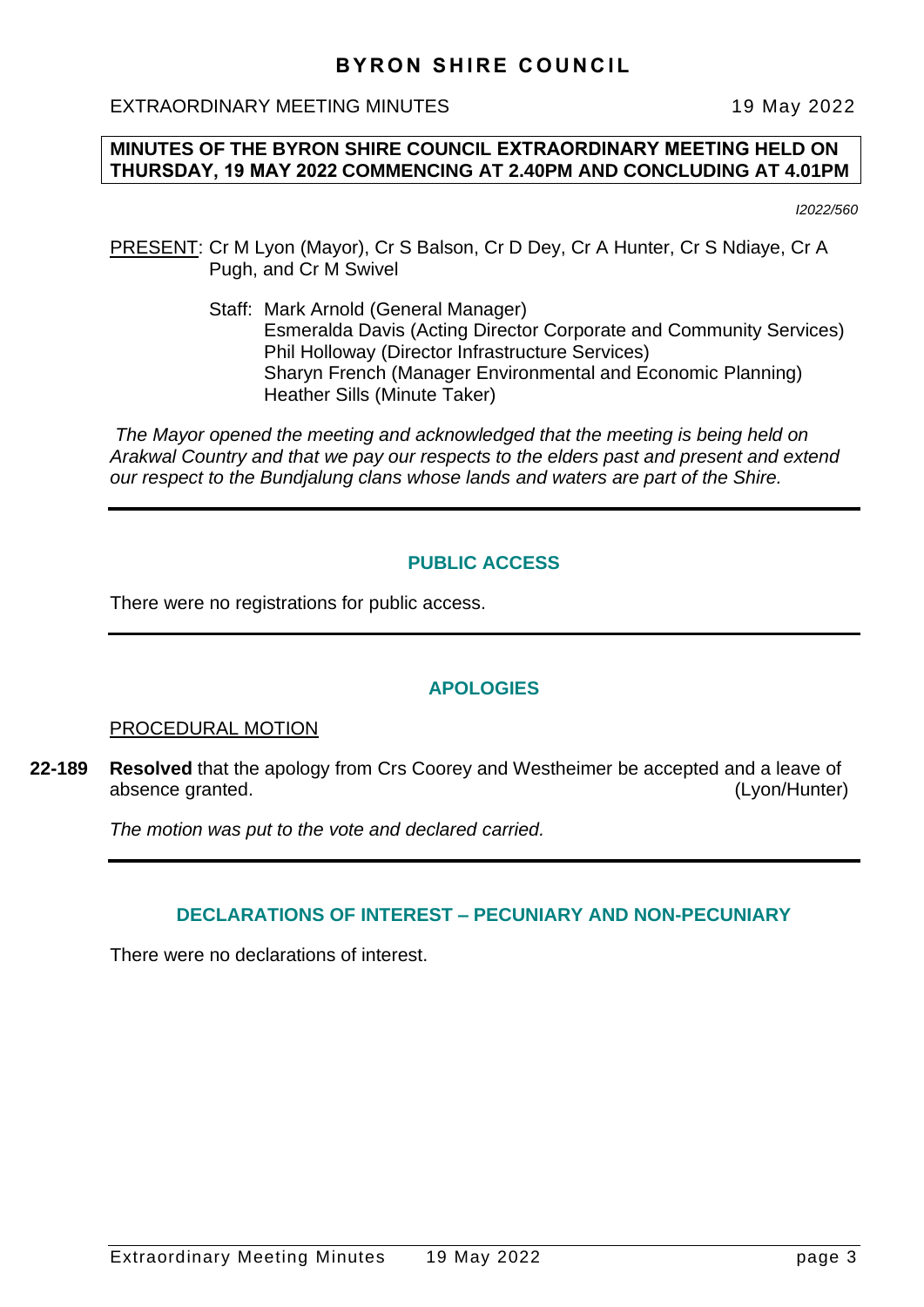#### <span id="page-3-0"></span>EXTRAORDINARY MEETING MINUTES 19 May 2022

#### **STAFF REPORTS - SUSTAINABLE ENVIRONMENT AND ECONOMY**

- **Report No. 4.1 NSW Flood Inquiry Submission File No:** I2022/483
- **22-190 Resolved** that Council endorses the draft response, as amended, to the NSW Flood Inquiries Terms of Reference (Attachment 1, E2022/37795), supporting information (Attachment 2, E2022/43685; Attachment 3, E2022/ 43662; Attachment 4, E2022/43660 and Attachment 5, E2022/43657) and results received to date from 3 Council surveys: 'Share your Flood Story', 'Flood Height Survey' and 'Business Survey' as Council's submission to the NSW Flood Inquiry for lodgement online. (Dey/Lyon)

#### PROCEDURAL MOTIONS

**22-191 Resolved** that Council move into Committee to allow for free debate. (Lyon)

*The motion was put to the vote and declared carried.*

**22-192 Resolved** that Council move out of Committee and resume the Ordinary Meeting. (Dey)

*The motion was put to the vote and declared carried.*

*The motion (Dey/Lyon) was put to the vote and declared carried.*

*There being no further business the meeting concluded at 4.01pm.*

I hereby certify that these are the true and correct Minutes of this Meeting

as confirmed at Council's Ordinary Meeting on 26 May 2022.

Mye

….…………………………

Mayor Michael Lyon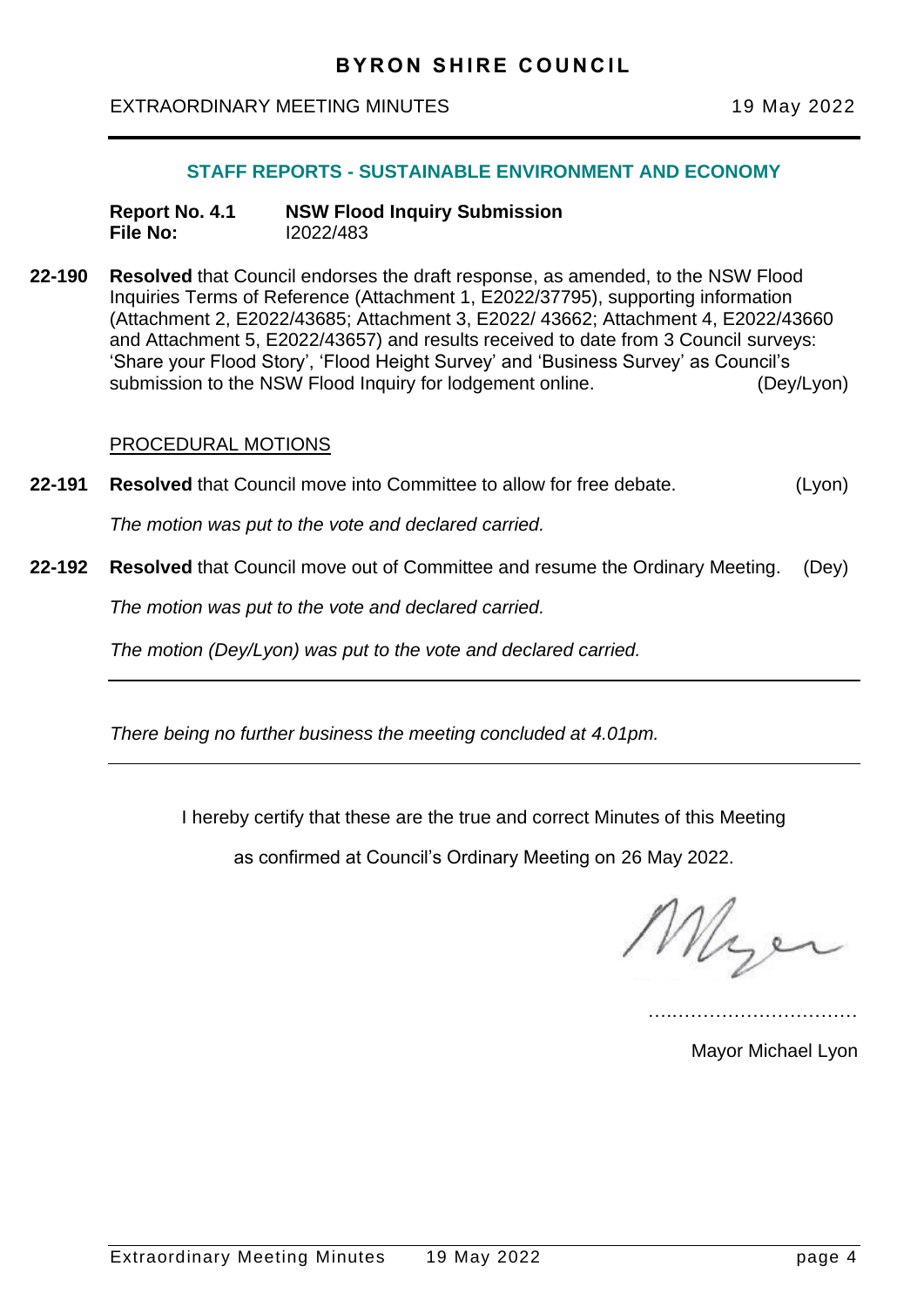EXTRAORDINARY MEETING MINUTES 19 May 2022

# **Amended Submission to NSW Independent Flood Inquiry**

# **Byron Shire Council, May 2022**

| <b>Terms of Reference</b>                                                                                                                                                                                                                                         | <b>Issues</b>                                                                                                                                                    | <b>Recommendations</b>                                                                                                                                                                                              |
|-------------------------------------------------------------------------------------------------------------------------------------------------------------------------------------------------------------------------------------------------------------------|------------------------------------------------------------------------------------------------------------------------------------------------------------------|---------------------------------------------------------------------------------------------------------------------------------------------------------------------------------------------------------------------|
| The Inquiry is to consider and report to<br>the Premier on the following matters:                                                                                                                                                                                 |                                                                                                                                                                  |                                                                                                                                                                                                                     |
| <b>Causes and contributing factors</b><br>the causes of, and factors<br>1 a.<br>contributing to, the frequency,<br>intensity, timing and location of<br>floods in NSW in the 2022<br>catastrophic flood event, including<br>consideration of any role of weather, | Climate change is contributing to more frequent and more<br>severe weather<br><b>Aging infrastructure</b>                                                        | The fundamental cause of climate change in generating<br>extreme flooding and other natural disasters should be<br>integrated in policy at every level.                                                             |
|                                                                                                                                                                                                                                                                   | <b>Superseded standards</b><br>Human activity, land clearing, deforestation, insufficient<br>riparian zone care and maintenance                                  | Revise standards and strategic planning instruments<br>Increase Betterment Funding for future proofing                                                                                                              |
| climate change, and human activity                                                                                                                                                                                                                                | Inadequate funding to keep up with ongoing maintenance of<br>infrastructure.                                                                                     | Recognise the IPCC rainfall and sea level predictions                                                                                                                                                               |
| <b>Preparation and Planning</b><br>the preparation and planning by<br>1 b.<br>agencies, government, other entities<br>and the community for floods in                                                                                                             | Recent and 2017 flooding has suggested that weather<br>systems are acting in new ways that existing weather<br>models do not understand and struggle to predict. | Discuss with BOM and provide guidance. Consider the<br>need for BOM to provide different forecast products when<br>or if there are unknowns in severe weather predictions to<br>ensure agencies stay on high alert. |
| NSW, including the accuracy and<br>timing of weather forecasts, current<br>laws, emergency management<br>plans, practices and mitigation                                                                                                                          | Currently works under Part 5 (REF) processes now need to<br>be referred to emergency agencies, but part 4 applications<br>do not.                                | Consider if this requirement should be expanded to part 4<br>applications.                                                                                                                                          |
| strategies, their application and<br>effect                                                                                                                                                                                                                       | Local flooding in last 10 years questions validity of the<br>sizing of Annual Recurrence Intervals for rainfall volumes<br>and intensity.                        | Investigate and provide advice. The 100 year flood event<br>could be larger than we are currently predicting in<br>Australian Rainfall and Runoff.                                                                  |
|                                                                                                                                                                                                                                                                   | A State Government Post Flood Analysis of <b>Brunswick</b> ,<br>Tallow and Belongil catchments is currently underway. A                                          | Support the review and its findings.                                                                                                                                                                                |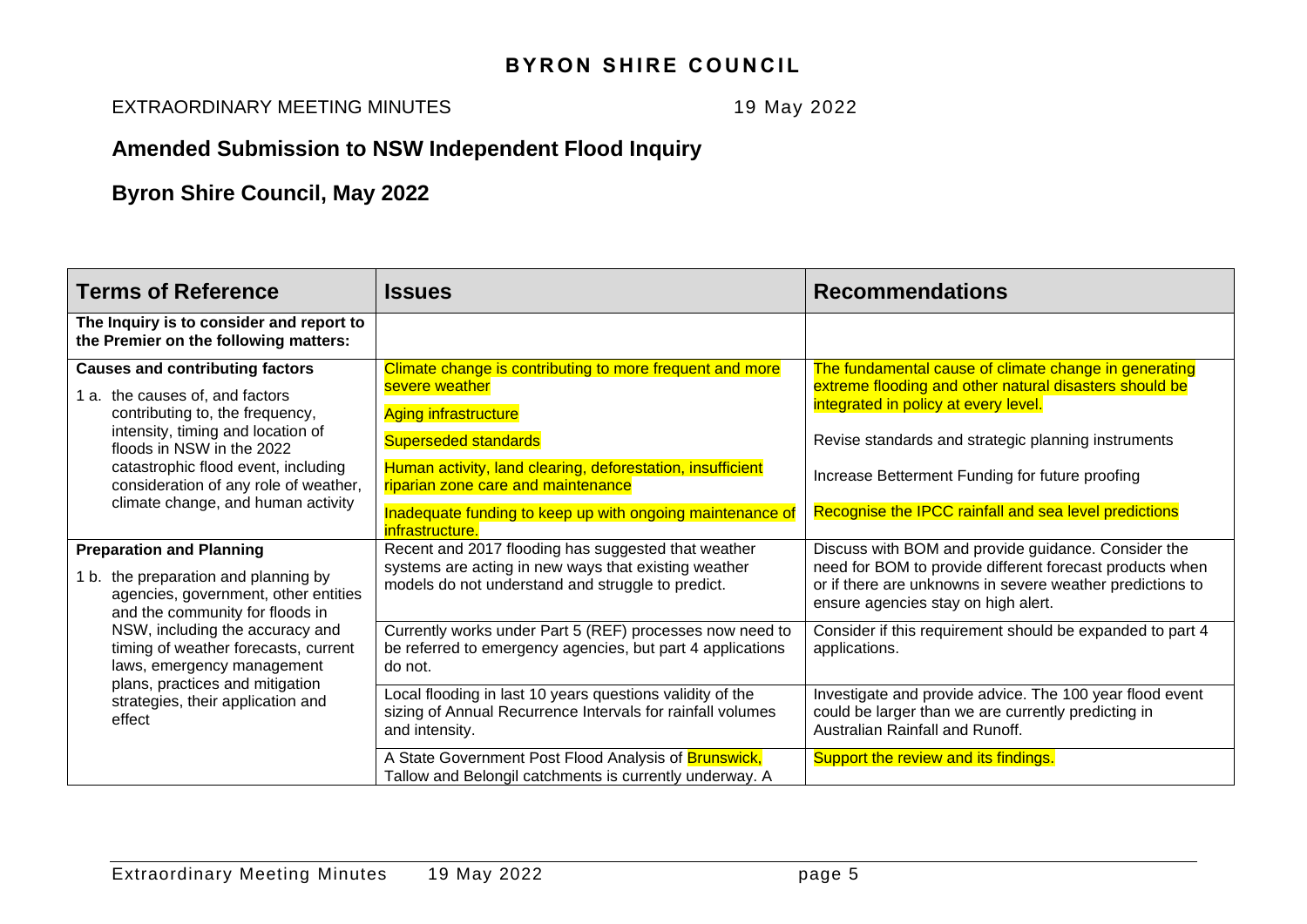| <b>Terms of Reference</b>                                                                                                                            | <b>Issues</b>                                                                                                                                                                                                                                                                                                                                                                                                                                                                                                                                                                                                | <b>Recommendations</b>                                                                                                                                                                                                                           |
|------------------------------------------------------------------------------------------------------------------------------------------------------|--------------------------------------------------------------------------------------------------------------------------------------------------------------------------------------------------------------------------------------------------------------------------------------------------------------------------------------------------------------------------------------------------------------------------------------------------------------------------------------------------------------------------------------------------------------------------------------------------------------|--------------------------------------------------------------------------------------------------------------------------------------------------------------------------------------------------------------------------------------------------|
|                                                                                                                                                      | copy of this will be submitted to the Inquiry once finalised.                                                                                                                                                                                                                                                                                                                                                                                                                                                                                                                                                |                                                                                                                                                                                                                                                  |
| <b>Response to floods</b><br>1 c.<br>responses to floods, particularly<br>measures to protect life, property<br>and the environment, including:      | Public evacuation warnings were issued too late and<br>multiple warnings were issued during non-waking hours -<br>many residents were asleep and could not evacuate as the<br>town had already been cut off and homes impacted. The<br>first flood peak was 6.30am.                                                                                                                                                                                                                                                                                                                                          | Evacuation warnings need to be issued earlier and during<br>waking hours.                                                                                                                                                                        |
| immediate management,<br>including the issuing and<br>response to public warnings;<br>ii. resourcing, coordination and<br>deployment, including with | Public evacuation warnings issued by SES directed<br>residents to an evacuation centre that was not operational.<br>This resulted in extreme confusion and distress for<br>residents as well as the informal, ad-hoc operation of the<br>site.                                                                                                                                                                                                                                                                                                                                                               | SES needs to confirm that evacuation centre is operational,<br>prior to issuing evacuation directives to residents.                                                                                                                              |
| respect to the Australian<br>Defence Force; and<br>iii. equipment and communication<br>systems                                                       | Evacuation centre at Mullumbimby Ex-Services Club was<br>not operational because DCJ staff failed to arrive on site<br>before the town was cut off and did not seek alternative<br>access (e.g. police escort by boat).                                                                                                                                                                                                                                                                                                                                                                                      | DCJ staff take precautionary approach to schedule arrival<br>on site prior to flood impact/isolation of community.<br>Alternatively, DCJ staff receive priority marine escort to<br>evacuation centre in situations where site has been cut off. |
|                                                                                                                                                      | The site's Manager and 1 staff member catered to the<br>needs of 300+ residents who had been forced to evacuate<br>locally, with issues including:<br>No registration process, therefore no subsequent<br>support available<br>No covid safety processes, therefore significant covid<br>risk<br>No supply of bedding/blankets/dry clothes etc.<br>Limited supply of food/water<br>Inadequate safe access to the evacuation centre<br>No support for people with significant support needs,<br>e.g. disability, covid-positive, significant distress, etc.<br>The centre itself was threatened with flooding | Preference that DCJ staff live locally.<br>Identify an alternate or new evacuation centre, as the<br>Mullumbimby Ex-Services Club is unsuitable in a flood.                                                                                      |
|                                                                                                                                                      | Extensive advocacy and escalation was needed before<br>DCJ staff arrived 48 hours into the flood impact. However,                                                                                                                                                                                                                                                                                                                                                                                                                                                                                            | Increased DCJ evacuation centre staffing surge capacity<br>and meaningful collaboration with local communities to                                                                                                                                |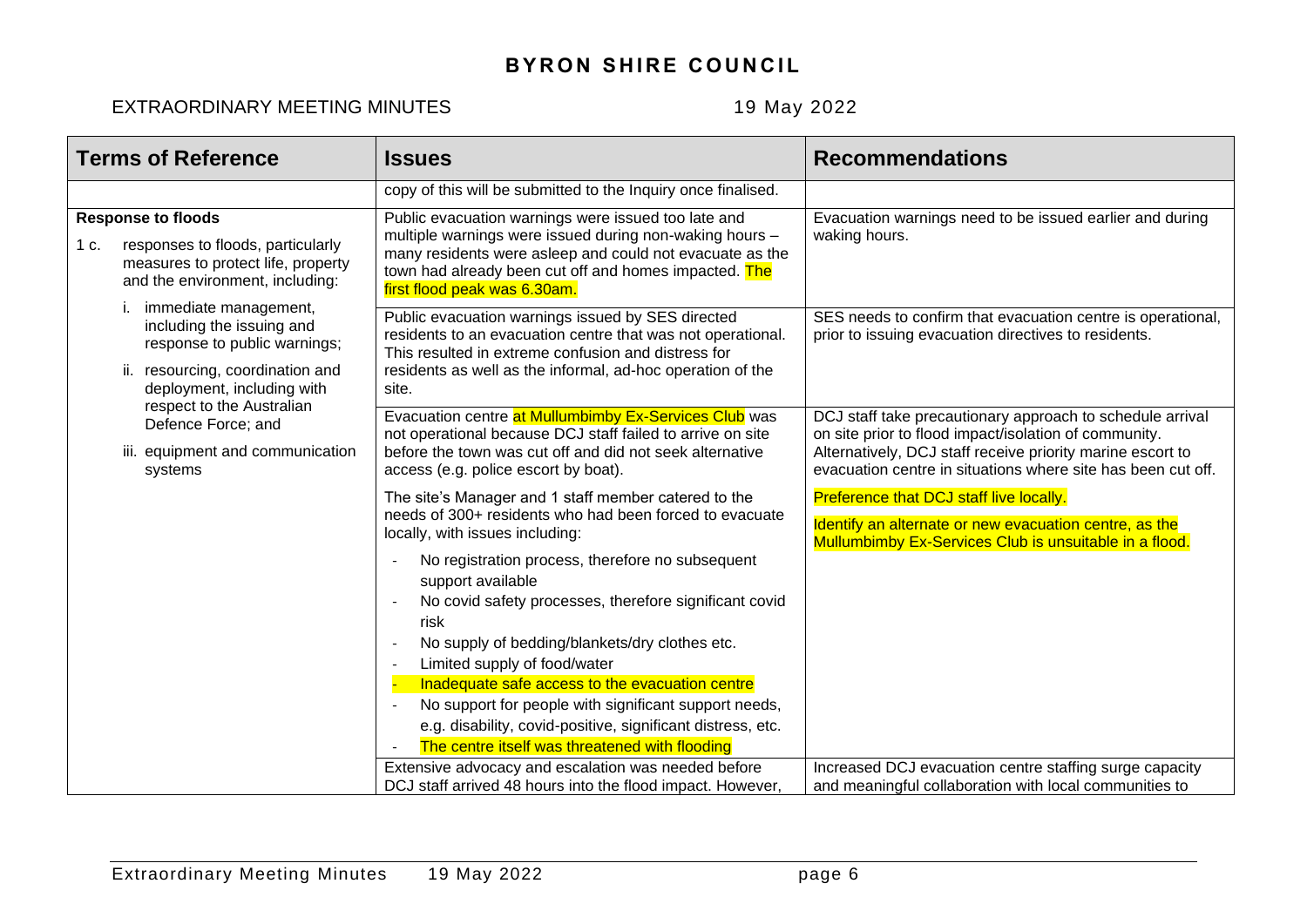| <b>Terms of Reference</b> | <b>Issues</b>                                                                                                                                                                                                                                                                                  | <b>Recommendations</b>                                                                                                                                                                                                             |
|---------------------------|------------------------------------------------------------------------------------------------------------------------------------------------------------------------------------------------------------------------------------------------------------------------------------------------|------------------------------------------------------------------------------------------------------------------------------------------------------------------------------------------------------------------------------------|
|                           | the vast majority of centre attendees had already left due to<br>the poor conditions and lack of resourcing and support.                                                                                                                                                                       | ensure safety of residents at operational evacuation<br>centres.                                                                                                                                                                   |
|                           | Anecdotal information indicates that many of these<br>residents returned home to flood impacted properties<br>(without an SES confirmation it was safe to return), despite                                                                                                                     | DCJ staff be empowered to be more flexible to respond<br>during a disaster.                                                                                                                                                        |
|                           | the risks and discomfort, as it was preferable to their<br>experience at the informal evacuation centre. Many were<br>across the road at the Mullumbimby District Neighbourhood<br>Centre and Civic Hall. DCJ staff refused to move their<br>operations across the road despite being invited. | Local area community wardens be identified and trained be<br>empowered to make decisions when other communications<br>fail.                                                                                                        |
|                           | DCJ staff then sought to close the site as soon as possible<br>rather than establish effective communications regarding its<br>operational status.                                                                                                                                             |                                                                                                                                                                                                                                    |
|                           | During emergency events a number of agencies are acting<br>in separation and only combined via the Local Emergency<br>Management Committee (LEMC). This then relies on one                                                                                                                     | Investigate the appropriateness of an agency-wide solution<br>such as the EMCOP used in Victoria or other solutions that<br>allow improved and timely information sharing.                                                         |
|                           | person to disseminate information to each agency staff. In<br>large events it is not possible for agency staff to stay up to<br>date with warning, evacuations and more. Further lead<br>agencies were not always in attendance at LEMC / EOC.                                                 | Investigate a model such as that used by RFS in NSW to<br>pull in state and local government employees to a separate<br>command structure in an emergency. Ongoing training be<br>funded by the State Government for this purpose. |
|                           | The deployment of ADF teams was slow, cumbersome and<br>committed later than desired.                                                                                                                                                                                                          | Early commitment of ADF teams to support responsible<br>agencies should be investigated and pre agreed methods<br>(including templates) developed to ensure methods of<br>obtaining teams is known pre-event.                      |
|                           | Coordination of ADF operations in local communities was<br>deeply problematic.                                                                                                                                                                                                                 | Clear task coordination processes, supporting<br>documentation and training developed and implemented in<br>local communities.                                                                                                     |
|                           | The volume of needs on the ground made escalation<br>through the LEMC prohibitively unwieldy. An online form<br>was trialled (where members of the public could log support                                                                                                                    | Clear communications between organisations about how to                                                                                                                                                                            |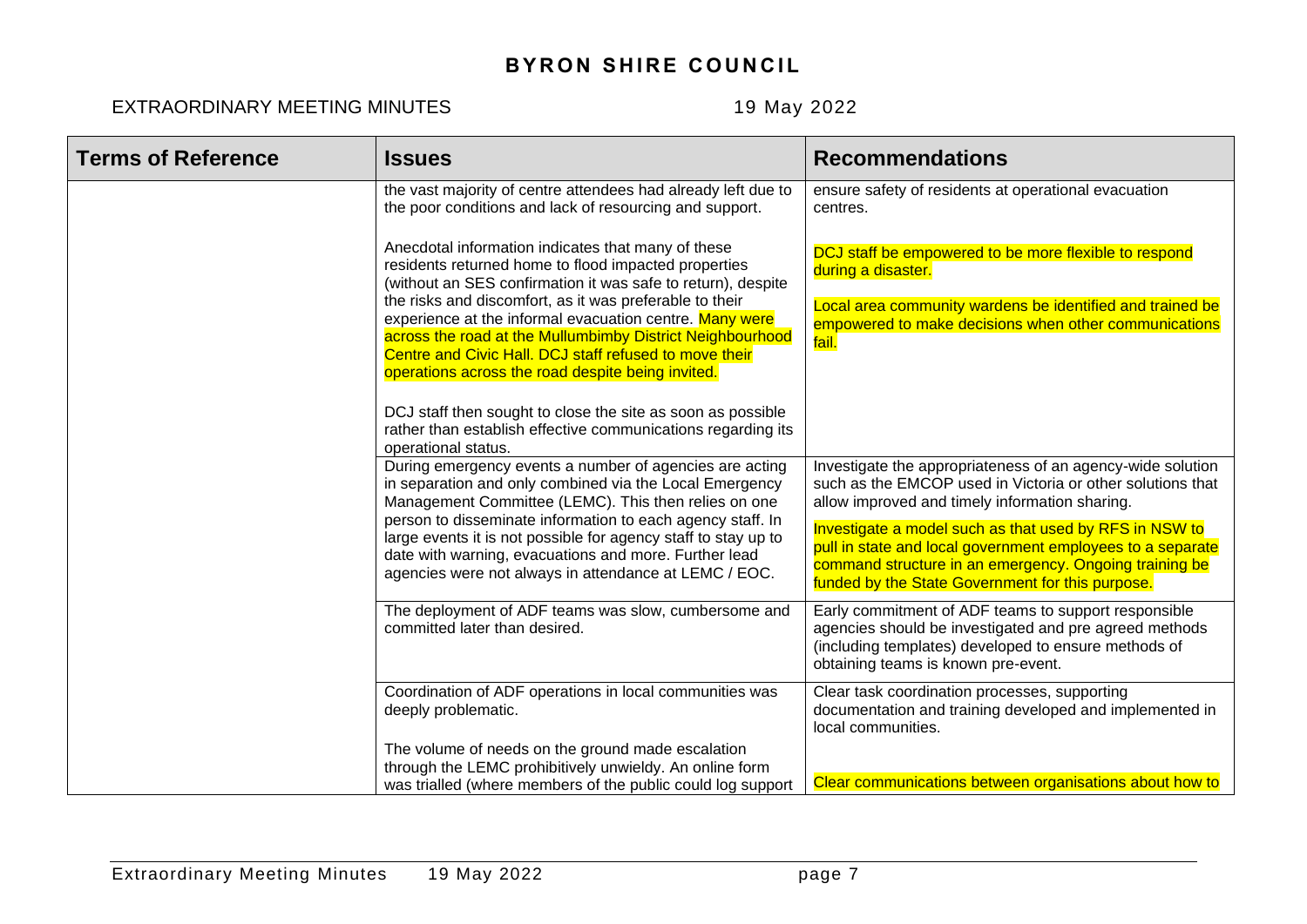| <b>Terms of Reference</b> | <b>Issues</b>                                                                                                                                                                                                                                                                                                                               | <b>Recommendations</b>                                                                                                                                                                                                                                                                |
|---------------------------|---------------------------------------------------------------------------------------------------------------------------------------------------------------------------------------------------------------------------------------------------------------------------------------------------------------------------------------------|---------------------------------------------------------------------------------------------------------------------------------------------------------------------------------------------------------------------------------------------------------------------------------------|
|                           | requests), however acceptance of the work, indicative<br>timeframes and work completion was not reported back to<br>residents or local organisations. This led to confusion,<br>duplication and inefficiencies.                                                                                                                             | get assistance.                                                                                                                                                                                                                                                                       |
|                           | To mitigate coordination inefficiencies, ADF personnel<br>commenced working directly with local organisations,<br>outside formal processes. This was effective in part,<br>however it was challenging for ADF personnel to have a<br>clear source of truth, critically assess or prioritise requests<br>in the chaotic post-impact context. |                                                                                                                                                                                                                                                                                       |
|                           | Community were not aware how they could access<br>assistance from the ADF. The ADF were apparently told not<br>to assist unless asked.                                                                                                                                                                                                      |                                                                                                                                                                                                                                                                                       |
|                           | Council staffing for emergency event preparedness is<br>currently at the choice of Councils and dependent on<br>capacity and funding.                                                                                                                                                                                                       | State or Federal funding should be provided, along with a<br>level of direction to ensure Council have staff dedicated to<br>ensuring systems and processes are maintained and<br>available at all times ready for events. This includes staff<br>training in the use of the systems. |
|                           | Despite Council being proactive in this space community<br>still have limited awareness around agency roles and how<br>to access information.                                                                                                                                                                                               | Wider state level education and the EMCOP noted above<br>could help improve this scenario.                                                                                                                                                                                            |
|                           | Flood sirens were investigated as part of a recent<br>Floodplain Management Plan but were not supported.                                                                                                                                                                                                                                    | Consider the support of sirens as a future response<br>mechanism to support current messaging systems.                                                                                                                                                                                |
|                           | Internal communications in hinterland areas or when<br>landline or mobile networks fail.                                                                                                                                                                                                                                                    | Could Council's access the emergency services radio<br>communications network rather than needing to develop its<br>own radio network.                                                                                                                                                |
|                           | Wide-scale communications failure exponentially<br>compounds the challenges of responding to flood impacts.<br>For example, Mullumbimby township had no phone<br>communication, no internet (and therefore no EFTPOS                                                                                                                        | Identification of local or broader approach to back up<br>communications infrastructure.                                                                                                                                                                                              |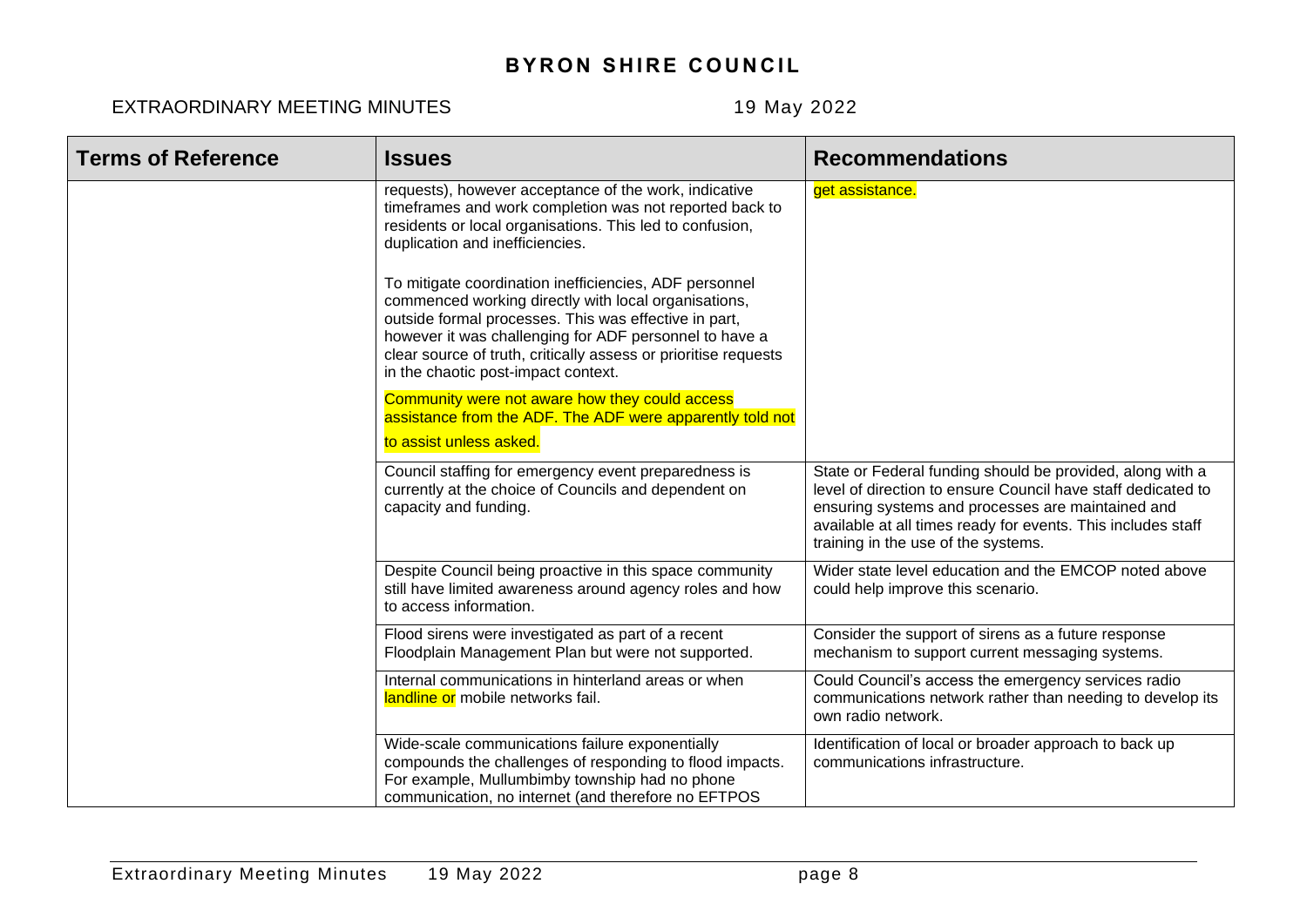| <b>Terms of Reference</b>                        | <b>Issues</b>                                                                                                                                                                                                                                                                                                                                                                                                                                                                                                                 | <b>Recommendations</b>                                                                                                                                                                                                                                                                                                                         |
|--------------------------------------------------|-------------------------------------------------------------------------------------------------------------------------------------------------------------------------------------------------------------------------------------------------------------------------------------------------------------------------------------------------------------------------------------------------------------------------------------------------------------------------------------------------------------------------------|------------------------------------------------------------------------------------------------------------------------------------------------------------------------------------------------------------------------------------------------------------------------------------------------------------------------------------------------|
|                                                  | available for people to purchase food/water during<br>temporary period of water insecurity) for approximately 1<br>week following the flood impact.                                                                                                                                                                                                                                                                                                                                                                           |                                                                                                                                                                                                                                                                                                                                                |
|                                                  | Immediately after the flood Council were struggling to<br>obtain specialist geotechnical advice to open roads<br>impacted by landslips. Most consultant engineers were<br>isolated from Council due to highways being flooded. A<br>number of government organisations had geotechnical<br>engineers driving around or flying in helicopters looking at<br>landslips on private land. Despite requests via LEMC none<br>would help Council and this prevented roads being opened<br>to community but also emergency services. | Various opportunities to investigate:<br>Flood proof highway access<br>$\bullet$<br>Require government organisations to support Council<br>$\bullet$<br>for urgent inspections and create a process to request<br>the support via LEMC.<br>Provide Council with access to helicopters to fly our<br>$\bullet$<br>own specialists to the shire. |
|                                                  | No mobile coverage or internet access available at the<br>evacuation centre due to damaged network.                                                                                                                                                                                                                                                                                                                                                                                                                           | BOM is supported so that it can have up to date<br>information                                                                                                                                                                                                                                                                                 |
|                                                  | Phone was busy with worried relatives looking for people.<br>No line clear for emergency communications.<br><b>Issue - During the second flood no information was</b><br>available during the event, even though other non-<br>government sites had it.                                                                                                                                                                                                                                                                       |                                                                                                                                                                                                                                                                                                                                                |
|                                                  | SES had inadequate volunteers to perform the necessary<br>rescues.                                                                                                                                                                                                                                                                                                                                                                                                                                                            | SES be supported to recruit more volunteers and work<br>more closely with other organizations to make up for the<br>shortfall.                                                                                                                                                                                                                 |
|                                                  | SES communications were incorrect telling people to<br>access Mullumbimby Evacuation Centre via the Pacific<br>Highway, effectively directing people into flood water.                                                                                                                                                                                                                                                                                                                                                        | Ensure local knowledge is included that is safe and correct                                                                                                                                                                                                                                                                                    |
|                                                  | One of the reasons DCJ said they could not get to the<br>evacuation centre was the road access available was via<br>Saddle Rd and Saddle Rd is gravel in parts and they are<br>not insured to travel on gravel roads during weather events.                                                                                                                                                                                                                                                                                   | Funding be made available for road maintenance or<br>upgrades to ensure emergency access is safe and<br>available.                                                                                                                                                                                                                             |
| Transition from incident response to<br>recovery | Transition from response to recovery was unclear and not<br>communicated well between/within agencies e.g. SES. This<br>led to ineffective communication with communities about                                                                                                                                                                                                                                                                                                                                               | Clearer communication processes within and between<br>agencies, with implications of transition to recovery stage                                                                                                                                                                                                                              |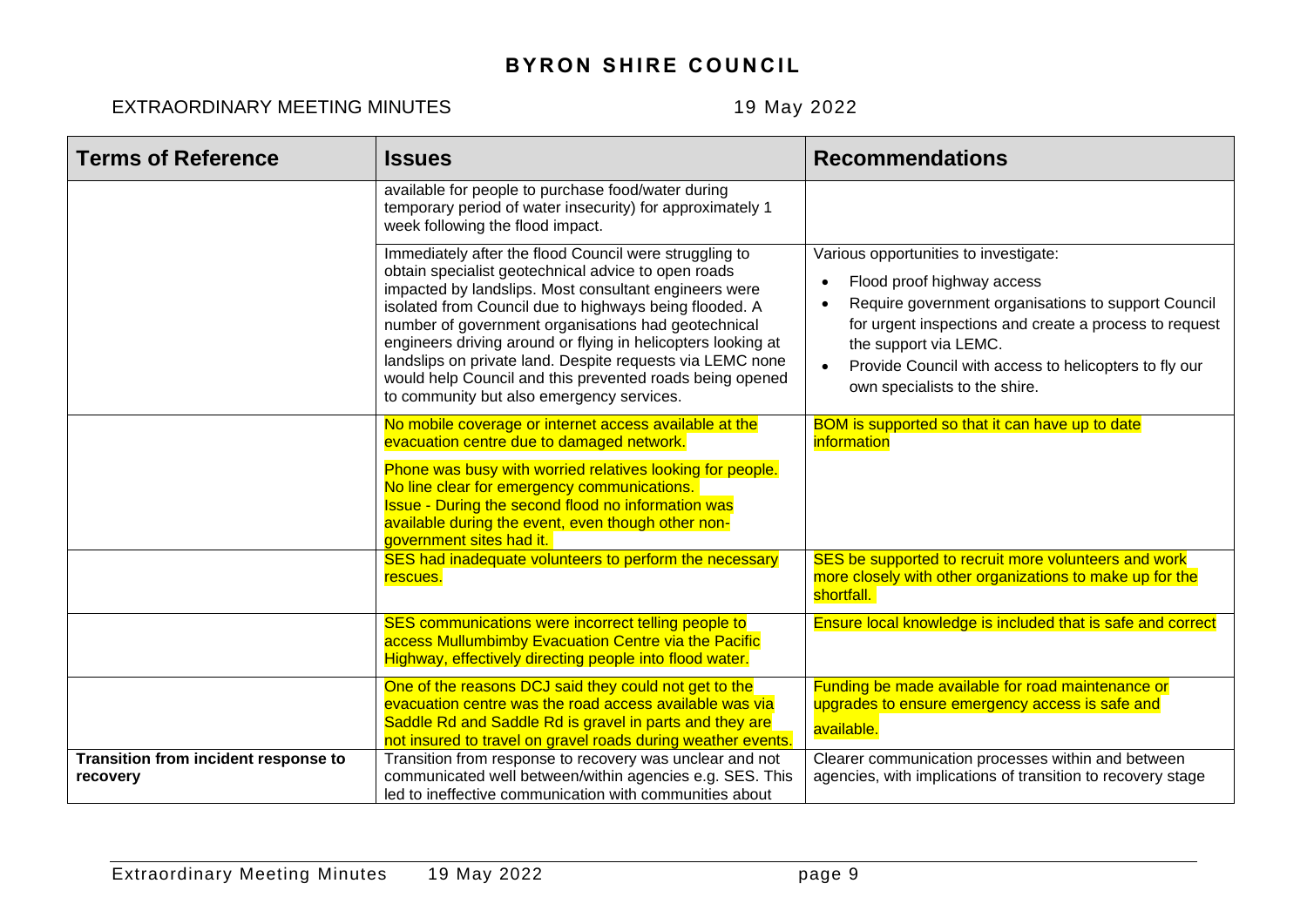| <b>Terms of Reference</b> |                                                                                                                                                                        | <b>Issues</b>                                                                                                                                                                                                                                                                                                                                                                                                                                                                                                                                                                                                                                                                                                                                                                                                                                                                                                       | <b>Recommendations</b>                                                                                                                                                                                                                                                                                                                                                                                                                                                                                                                                                                                                                                                                 |
|---------------------------|------------------------------------------------------------------------------------------------------------------------------------------------------------------------|---------------------------------------------------------------------------------------------------------------------------------------------------------------------------------------------------------------------------------------------------------------------------------------------------------------------------------------------------------------------------------------------------------------------------------------------------------------------------------------------------------------------------------------------------------------------------------------------------------------------------------------------------------------------------------------------------------------------------------------------------------------------------------------------------------------------------------------------------------------------------------------------------------------------|----------------------------------------------------------------------------------------------------------------------------------------------------------------------------------------------------------------------------------------------------------------------------------------------------------------------------------------------------------------------------------------------------------------------------------------------------------------------------------------------------------------------------------------------------------------------------------------------------------------------------------------------------------------------------------------|
| 1 d.                      | the transition from incident<br>response to recovery, including the<br>roles, structure and procedures of<br>agencies, government, other<br>entities and the community | how to progress requests for support.<br>Agencies were in different modes at the same time.<br>Tweed/Byron EOC remained active for a period of time<br>after Lismore EOC had already moved to Recovery. SES<br>moved to Recovery for both EOC s causing confusion.<br>Some communities were still in incident response phase,<br>yet formal recovery stage commenced (e.g. isolated<br>hinterland communities).<br>Inadequate human resourcing surge capacity in agencies<br>responsible for recovery phase, e.g. Resilience NSW, local<br>councils, particularly in a wide-scale, catastrophic event.<br>Local councils have a significant role in recovery and<br>additional human resourcing is needed instantly. However,<br>in order to claim expenses under the DRFA, councils need<br>to either recruit external people or redploy and backfill staff<br>- this doesn't align with operational time demands. | well understood by each agency.<br>Agencies are represented at EOC until officially closed and<br>officially Recovery stage reached. Improved training to<br>EOC representatives for role clarity during declared events<br>or activation.<br>Establish state-wide pool of upskilled staff from areas of<br>state government operations that do not experience<br>frontline impacts, and can be deployed, during large scale<br>disaster events.                                                                                                                                                                                                                                       |
|                           |                                                                                                                                                                        | Mobile phone and internet service outages were<br>widespread and over an extended period. Emergency<br>messaging with impacted residents was very limited.                                                                                                                                                                                                                                                                                                                                                                                                                                                                                                                                                                                                                                                                                                                                                          | Request telecommunication carriers build more resilient<br>networks and have surge capacity in repair technicians.<br>The major NBN outage for the region could have been<br>avoided if multiple network paths were available for internet<br>access rather than a single connection point at Woodburn.<br>Consider funding to have portable satellite-based<br>communications services on standby, stationed at<br>community hubs like local halls. These could be used for<br>immediate support in the operations of emergency<br>response centres or other emergency work hubs.<br>Equipment examples include satellite phones and satellite<br>internet services such as Starlink. |
|                           | <b>Recovery from floods</b>                                                                                                                                            | Immediate housing options completely inadequate                                                                                                                                                                                                                                                                                                                                                                                                                                                                                                                                                                                                                                                                                                                                                                                                                                                                     | Scenario planning for surge housing capacity utilising<br>diverse sites and good practice processes.                                                                                                                                                                                                                                                                                                                                                                                                                                                                                                                                                                                   |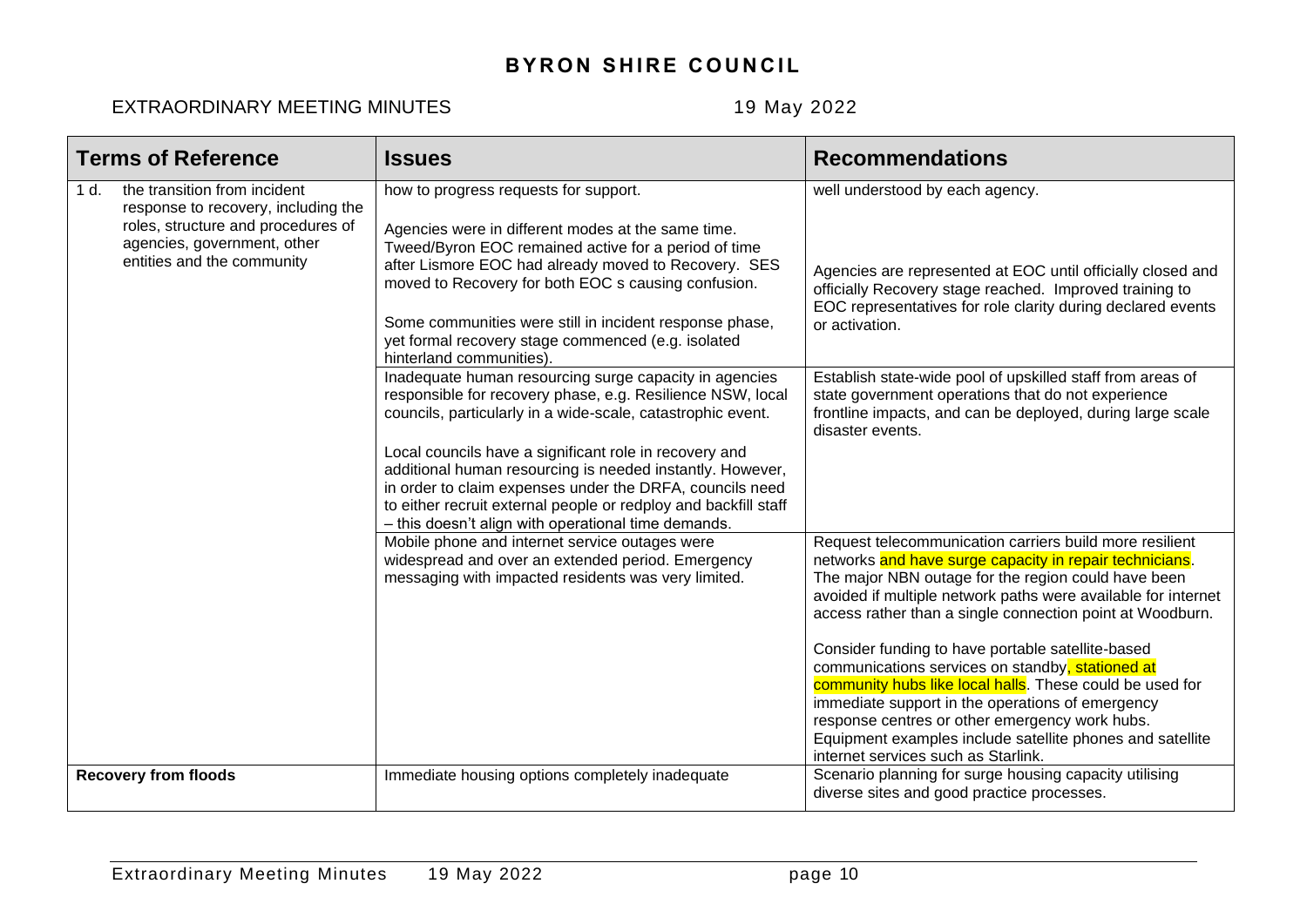|      | <b>Terms of Reference</b>                                                                                         | <b>Issues</b>                                                                                                                                                                                                                                                                                                                                                                                                                 | <b>Recommendations</b>                                                                                                                                                                               |
|------|-------------------------------------------------------------------------------------------------------------------|-------------------------------------------------------------------------------------------------------------------------------------------------------------------------------------------------------------------------------------------------------------------------------------------------------------------------------------------------------------------------------------------------------------------------------|------------------------------------------------------------------------------------------------------------------------------------------------------------------------------------------------------|
| 1 e. | recovery from floods, including:<br>immediate housing, clean-up,<br>financial support and<br>community engagement | Housing options lacking for community members<br>experiencing homelessness prior to the flood, despite their<br>dwellings being impacted.                                                                                                                                                                                                                                                                                     | Increased Temporary Accommodation surge capacity<br>through DCJ processes.<br>Inclusion of people experiencing prior homelessness in all<br>housing responses.                                       |
|      | measures; and<br>ii. longer-term community<br>rebuilding support                                                  | Clean up of residents' homes led by community<br>members/spontaneous volunteers, therefore wide-spread<br>risk issues, including health and safety, asbestos<br>management, insurance/legal requirements and trauma<br>awareness.                                                                                                                                                                                             | Resourced coordination of spontaneous volunteers.                                                                                                                                                    |
|      |                                                                                                                   | Applications for financial support slow to receive approval -<br>many still waiting on outcome of applications.                                                                                                                                                                                                                                                                                                               | Process improvement.                                                                                                                                                                                 |
|      |                                                                                                                   | Not enough rated flood gauges. Byron has two SES flood-<br>rated gauges and this is not enough.                                                                                                                                                                                                                                                                                                                               | SES need to partner with Council to rate all flood gauges to<br>ensure community can understand what water levels mean<br>at each gauge. Funding will be needed to support this<br>action to happen. |
|      |                                                                                                                   | Staff education on disaster funding sources, systems,<br>methods and what is fundable, etc.                                                                                                                                                                                                                                                                                                                                   | Council's should receive a level of education annually to<br>refresh current staff and educate new staff.                                                                                            |
|      |                                                                                                                   | (Additionally for businesses) Funding support information<br>and dissemination delayed due to internet and phone<br>issues.                                                                                                                                                                                                                                                                                                   | Reduce red tape and proof of upfront documentation,<br>improve phone and internet connectivity.                                                                                                      |
|      |                                                                                                                   | Too much documentation required for some business grant<br>applications and requirement for businesses to pay for<br>certain goods and services then request reimbursement via<br>business grant once over certain amount of grant request<br>not feasible for many businesses- lack of cashflow and<br>difficulty accessing documentation for various reasons;<br>phone and internet connectivity, lack of ID, overwhelm etc |                                                                                                                                                                                                      |
|      |                                                                                                                   | Lack of financial support options for workplace visa holders                                                                                                                                                                                                                                                                                                                                                                  | Consider financial support options for workplace visa                                                                                                                                                |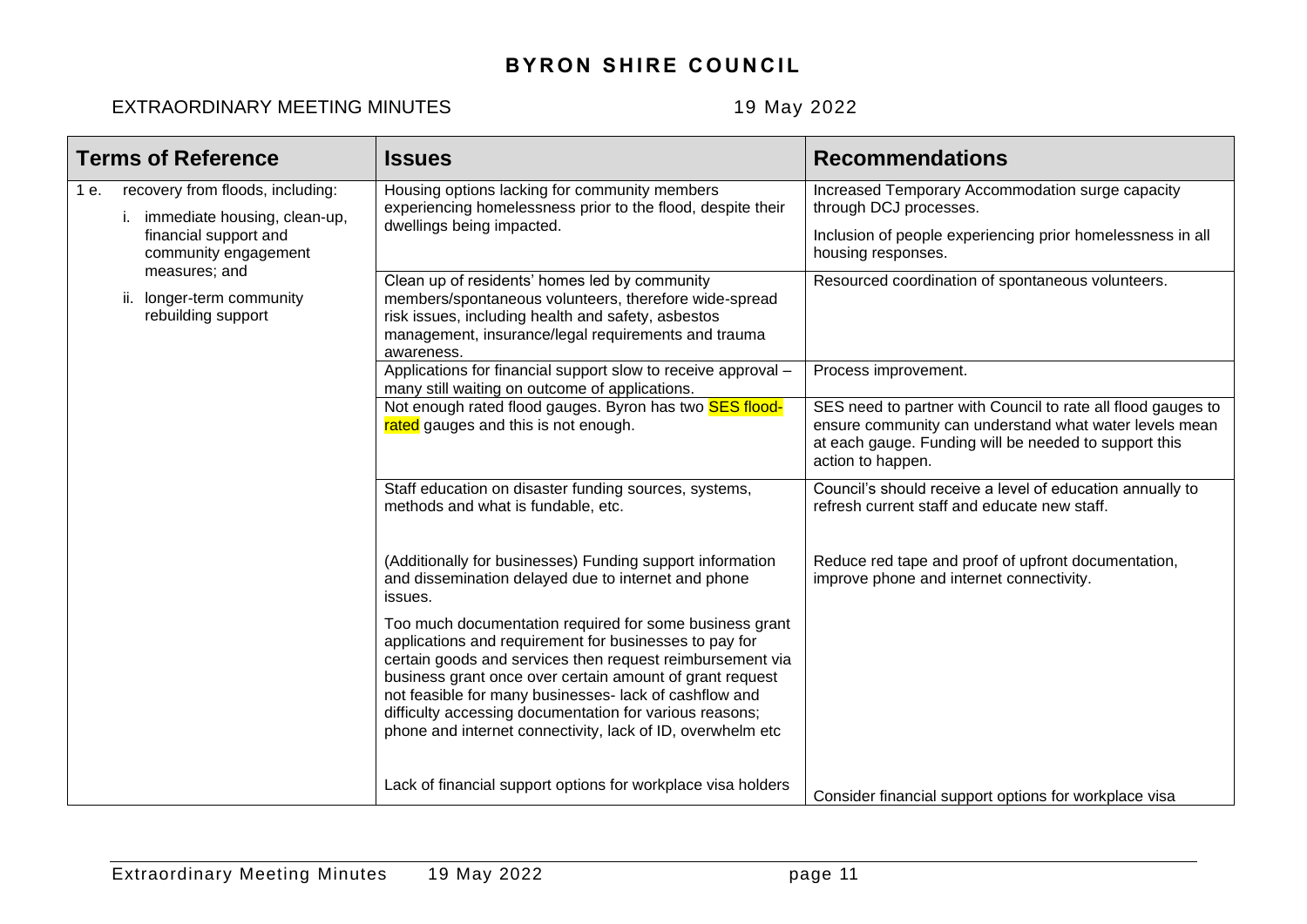| <b>Terms of Reference</b> | <b>Issues</b>                                                                                                                          | <b>Recommendations</b>                                                                                                                                                                                                                              |
|---------------------------|----------------------------------------------------------------------------------------------------------------------------------------|-----------------------------------------------------------------------------------------------------------------------------------------------------------------------------------------------------------------------------------------------------|
|                           |                                                                                                                                        | holders                                                                                                                                                                                                                                             |
|                           | Flood waste collection:                                                                                                                |                                                                                                                                                                                                                                                     |
|                           | Lack of timely direction from EPA on management of<br>hazardous waste such as asbestos amongst other flood<br>debris                   | Planning for emergency management of asbestos at EPA<br>level with clear guidance and assistance for local Councils<br>on how to handle this amongst large volumes of flood waste<br>on the kerb                                                    |
|                           | Lack of landfill sites within the region capable of accepting<br>volumes of asbestos                                                   | Future sites and landfill cells approved for this purpose                                                                                                                                                                                           |
|                           | Local waste transfer station overwhelmed with the volume<br>of waste in the initial week, and forced to close to the<br>general public | Temporary waste transfer sites identified and pre-approved<br>for the purpose of quick and efficient waste removal from<br>flood affected properties                                                                                                |
|                           | Disposal of recoverable materials as waste resulting in<br>much more waste going to landfill than is necessary                         | Communications and education to be developed on the<br>type of material that can be salvaged, keeping whitegoods,<br>hazardous materials and salvageable materials separate.<br>Funding and focus for resource recovery programs at the<br>kerbside |
|                           | Community led groups wanting to help with no real<br>mechanism for this to occur                                                       | Community groups empowered to salvage and repair goods<br>and materials for return to owner or those in need with<br>financial support to do so and / or to assist                                                                                  |
|                           | Timely advice as to whether "building waste" would be<br>covered under Natural disaster funding arrangements                           | Clarity at State level on definition and funding for building<br>and demolition from properties affected by natural disaster<br>Scope of what ADF can assist with and how including                                                                 |
|                           | Clarity and clear communication between ADF and Council                                                                                | available resources with direct communication to the<br>manger of the clean up team to avoid multi agency cross                                                                                                                                     |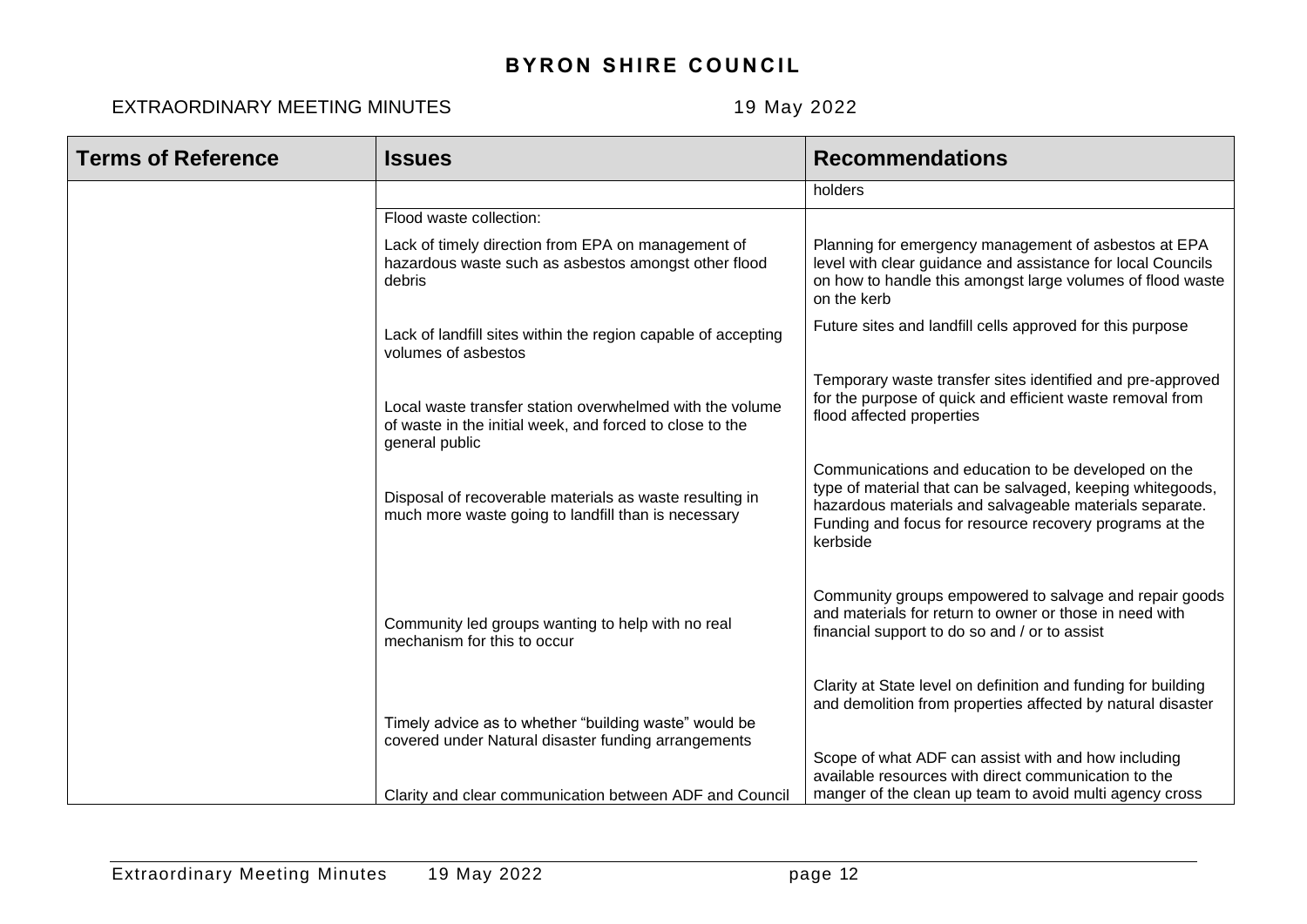| <b>Terms of Reference</b> | <b>Issues</b>                                                                                                                                                                                                                                                                          | <b>Recommendations</b>                                                                                                                                                        |
|---------------------------|----------------------------------------------------------------------------------------------------------------------------------------------------------------------------------------------------------------------------------------------------------------------------------------|-------------------------------------------------------------------------------------------------------------------------------------------------------------------------------|
|                           | during clean up phase - multiple points of contact and no<br>follow up                                                                                                                                                                                                                 | over and a more coordinated approach                                                                                                                                          |
|                           | Service NSW portal – residents advised to apply for<br>assistance for ADF and other support in cleaning up their<br>properties and businesses and no follow up / closure. After<br>several weeks request referred to Council after which<br>Contractors had finished clean up efforts. | Better management of the portal if this is the mechanism to<br>be used                                                                                                        |
|                           | Clean up of creek systems and private properties whereby<br>landslips have occurred or debris washed from other areas<br>onto private land                                                                                                                                             | Program developed and replicated to deal with this type of<br>waste and situation. Recognition that creek and other<br>waterways will be affected as well as navigable rivers |
|                           | ADF offering support in the form of people power only, in<br>situations where plant and equipment was far more efficient                                                                                                                                                               | Greater understanding and appropriate resourcing to assist<br>in the clean up.                                                                                                |
|                           | Public Works engaged Contractors failure to deliver on<br>clean up tasks and communicate resulting in distressed<br>residents and increased workload for Council staff                                                                                                                 | Pre existing contracts for emergency waste management<br>with clear Contract KPIs and expectations to be delivered.                                                           |
|                           | Lack of early recovery phase advice at state level in clean<br>up                                                                                                                                                                                                                      | Service NSW / Public Works single point of contact as soon<br>as soon as recovery phase commences to provide advice<br>with oversight of plan at regional level               |
|                           | Competition for Contractors and freight both across internal<br>departments and across neighbouring Councils.                                                                                                                                                                          | Improved regional coordination of resources                                                                                                                                   |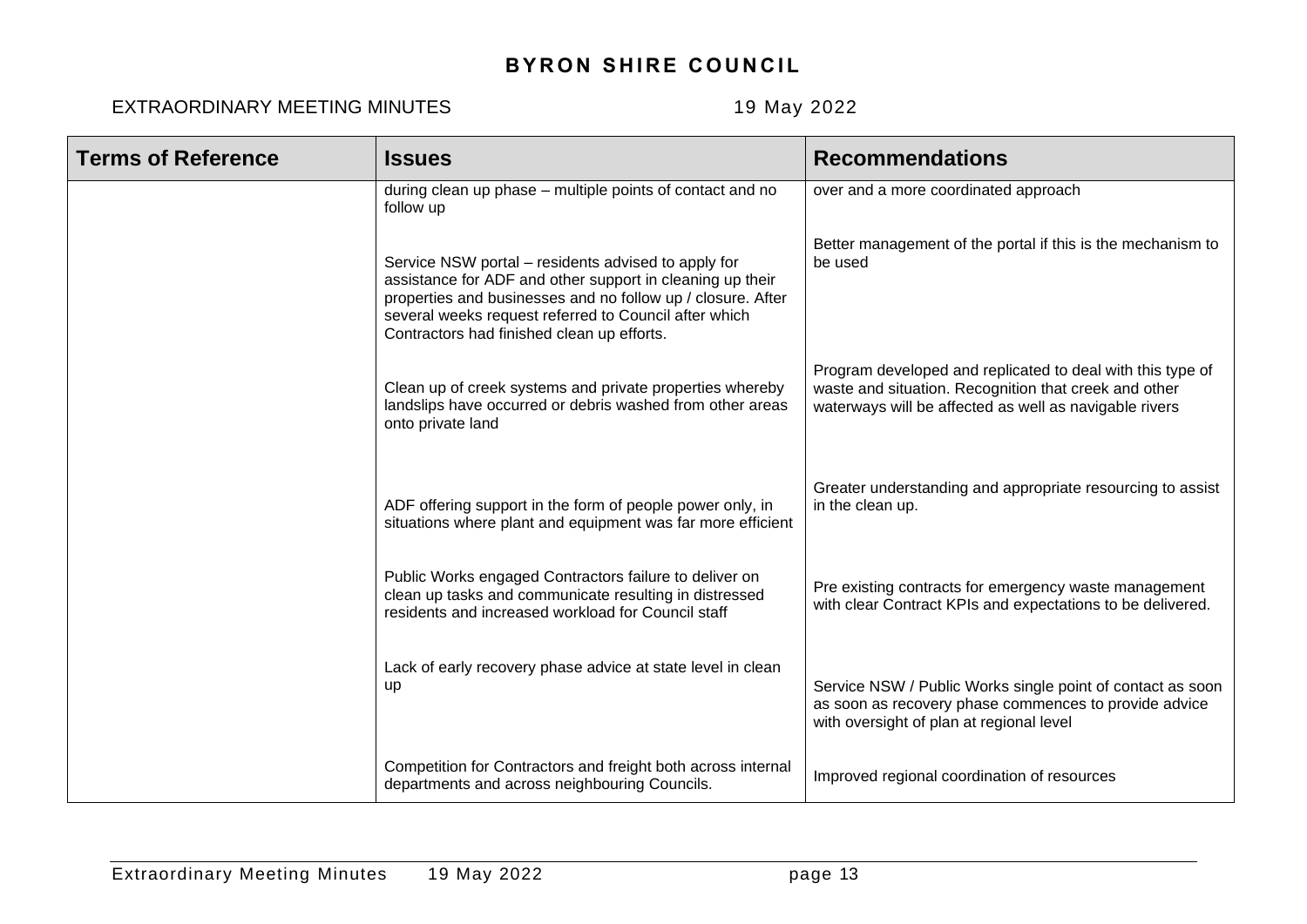| <b>Terms of Reference</b>                                                                                     | <b>Issues</b>                                                                                                                                                                                                                                                                                     | <b>Recommendations</b>                                                                                                                                                                                                                            |
|---------------------------------------------------------------------------------------------------------------|---------------------------------------------------------------------------------------------------------------------------------------------------------------------------------------------------------------------------------------------------------------------------------------------------|---------------------------------------------------------------------------------------------------------------------------------------------------------------------------------------------------------------------------------------------------|
|                                                                                                               | Highway blockages resulting in inability for any waste to be<br>transported to a licensed landfill                                                                                                                                                                                                | a fit for purpose disaster response team created within the<br>ADF.                                                                                                                                                                               |
| Any other matters<br>1 f.<br>any other matters that the inquiry<br>deems appropriate in relation to<br>floods | The recently announced betterment fund is great way of<br>planning to be more resilient to the next disaster event.                                                                                                                                                                               | This should not be a one off and ideally form part of the<br>disaster funding processes already in place. This ensures<br>moving forward we can rebuild with suitable assets rather<br>keep rebuilding assets that risk failure in future events. |
|                                                                                                               | Many people lost their cars in the flood, or abandoned cars<br>on roads seeking higher ground to avoid flood damage.                                                                                                                                                                              |                                                                                                                                                                                                                                                   |
| And to make recommendations arising<br>from the Inquiry as considered<br>appropriate, including on:           | Audit of assets that have been repaired numerous times,<br>due to repeated flood or landslip damage.                                                                                                                                                                                              | Consider the need to complete audits post event to<br>highlight repeat asset repairs and highlight assets that<br>require betterment.                                                                                                             |
| 2 a.<br>safety of all emergency service<br>personnel and community first<br>responders                        | Community first responders participated in activities with<br>high levels of risk to both physical and psychological safety,<br>including hiking into dynamic, isolated disaster-impacted<br>areas, rescuing residents, obtaining/storing/distributing<br>supplies including fuels, etc.          | Funding for training and resourcing community first<br>responders.                                                                                                                                                                                |
|                                                                                                               | In one instance, community first responders located a<br>deceased person during operations to a disaster-impacted<br>area.                                                                                                                                                                        |                                                                                                                                                                                                                                                   |
|                                                                                                               | First responders also took an active role in early stage<br>cleanup e.g. demolishing flood-impacted housing elements<br>(walls/flooring/kitchens, etc), which carried significant risk<br>involving health and safety, asbestos management,<br>insurance/legal requirements and trauma awareness. |                                                                                                                                                                                                                                                   |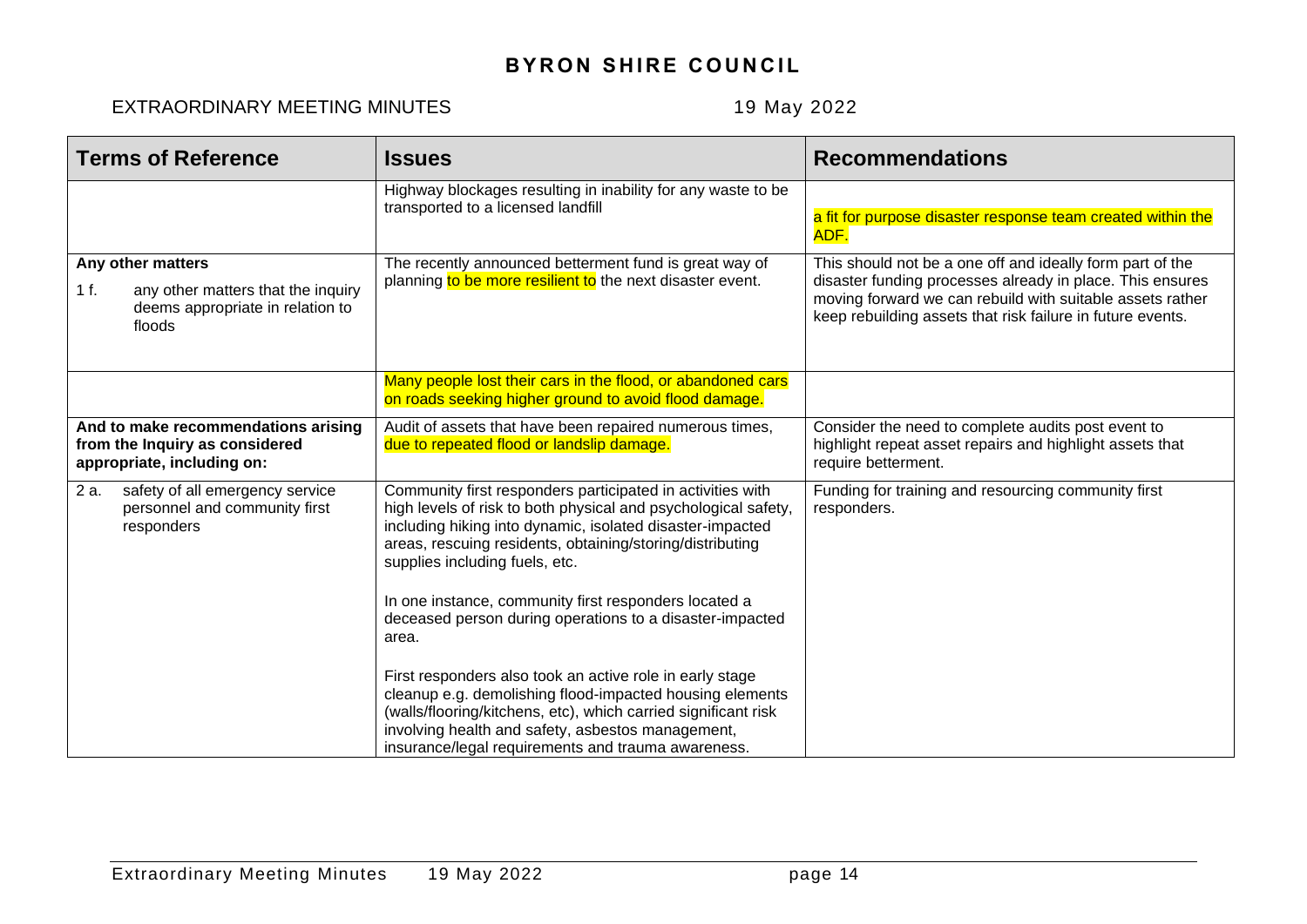|        | <b>Terms of Reference</b>                                                                                 | <b>Issues</b>                                                                                                                                                                                                                                                 | <b>Recommendations</b>                                                                                                                                                                                                                                                                                                                                                                                                 |
|--------|-----------------------------------------------------------------------------------------------------------|---------------------------------------------------------------------------------------------------------------------------------------------------------------------------------------------------------------------------------------------------------------|------------------------------------------------------------------------------------------------------------------------------------------------------------------------------------------------------------------------------------------------------------------------------------------------------------------------------------------------------------------------------------------------------------------------|
|        |                                                                                                           | Lack of first responder/spontaneous volunteering<br>coordination and support by a trusted local organisation.                                                                                                                                                 | Reinstatement of community hub funding, or similar, to local<br>organisations for the purposes of spontaneous volunteer<br>coordination.                                                                                                                                                                                                                                                                               |
|        |                                                                                                           | Local organisations that previously oversaw spontaneous<br>volunteering were defunded (cessation of community hub<br>funding) in June 2021 and this systemic gap significantly<br>increases risk associated with spontaneous volunteering<br>during an event. | Reestablishment of spontaneous volunteering processes in<br>community.                                                                                                                                                                                                                                                                                                                                                 |
|        |                                                                                                           |                                                                                                                                                                                                                                                               | Establish a team of community volunteers that have some<br>basic training and appropriate insurance                                                                                                                                                                                                                                                                                                                    |
| $2b$ . | preparation and planning for future<br>flood threats and risks                                            | Funding for infrastructure, community resilience and<br>planning                                                                                                                                                                                              | Resilience not only reduces long term costs and damage in<br>future events it also reduces the impacts to community<br>during future events. Recommend increased dedicated<br>funding for the upgrade of infrastructure to more resilient<br>infrastructure at any time. It should not only happen post<br>disaster, if justified. Funding should be 100% to ensure it is<br>not reliant upon Council funding ability. |
|        |                                                                                                           |                                                                                                                                                                                                                                                               | Support establishment of community lead resilience<br>networks                                                                                                                                                                                                                                                                                                                                                         |
|        |                                                                                                           | Insurance costs/insurability of properties - impact on<br>property owners unable to secure flood insurance                                                                                                                                                    | Insurance Industry practices and support to property<br>owners                                                                                                                                                                                                                                                                                                                                                         |
| 2 c.   | use of flood gauges and other<br>warning structures and/or<br>strategies for improved flood<br>prediction | Separate, adequate funding for the maintenance and<br>upgrade of flood warning systems built, maintained and<br>funded by Council continues to be difficult against all of<br>Councils funding needs and desires.                                             | Appropriate and dedicated annual state funding in two<br>streams; maintenance and upgrade for warning systems is<br>desired. Upgrade would also allow for improving accuracy<br>of warning models and the installation of cameras which the<br>community could view at road crossings etc. As requested<br>in inquiry public meetings.                                                                                 |
| 2 d.   | impact on essential services,<br>including electricity supply, water<br>supply and telecommunications     | Council funds and provides a permanent team of labour<br>and associated plant to maintain the drainage and related<br>flood and storm water shire-wide infrastructure and provide                                                                             | Support from state government                                                                                                                                                                                                                                                                                                                                                                                          |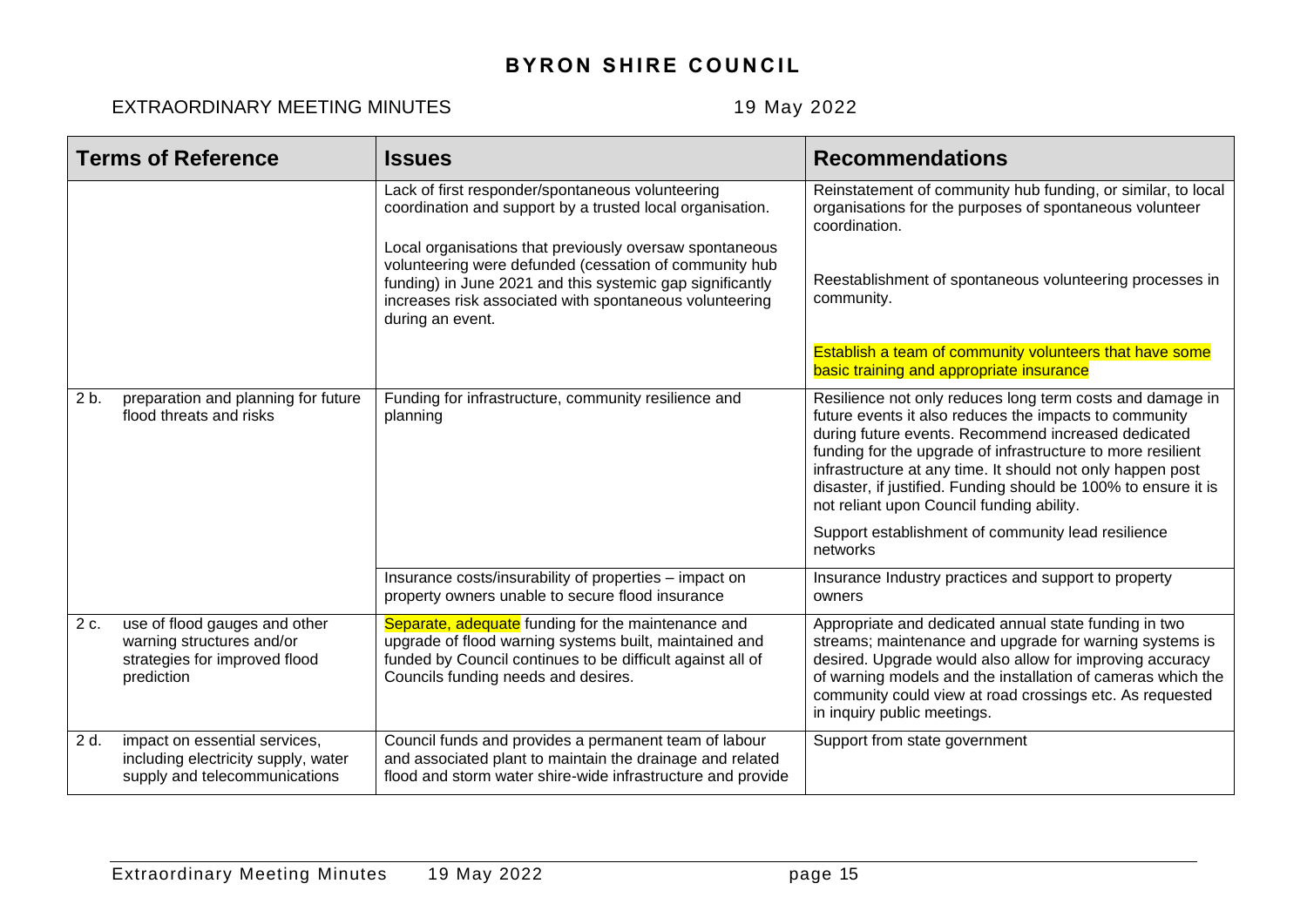|      | <b>Terms of Reference</b>                                                                                                                                                                                                                                                                                                                                     | <b>Issues</b>                                                                                                                                                                                                                                                                                                                                                                                                                                                                                                                                                                                                                                                                                                                                                                                                                                                                                                                                                                                                                                                                                                                                                                                                                                                                                                                                                                                   | <b>Recommendations</b>                                                                                                                                                                                                                                                                                                                                                                                                                                                                                                                                                                                                                                                                                                                                                                                                                                                                                                                                                                                                                                                                                                                                                      |
|------|---------------------------------------------------------------------------------------------------------------------------------------------------------------------------------------------------------------------------------------------------------------------------------------------------------------------------------------------------------------|-------------------------------------------------------------------------------------------------------------------------------------------------------------------------------------------------------------------------------------------------------------------------------------------------------------------------------------------------------------------------------------------------------------------------------------------------------------------------------------------------------------------------------------------------------------------------------------------------------------------------------------------------------------------------------------------------------------------------------------------------------------------------------------------------------------------------------------------------------------------------------------------------------------------------------------------------------------------------------------------------------------------------------------------------------------------------------------------------------------------------------------------------------------------------------------------------------------------------------------------------------------------------------------------------------------------------------------------------------------------------------------------------|-----------------------------------------------------------------------------------------------------------------------------------------------------------------------------------------------------------------------------------------------------------------------------------------------------------------------------------------------------------------------------------------------------------------------------------------------------------------------------------------------------------------------------------------------------------------------------------------------------------------------------------------------------------------------------------------------------------------------------------------------------------------------------------------------------------------------------------------------------------------------------------------------------------------------------------------------------------------------------------------------------------------------------------------------------------------------------------------------------------------------------------------------------------------------------|
|      |                                                                                                                                                                                                                                                                                                                                                               | ongoing monthly performance reports                                                                                                                                                                                                                                                                                                                                                                                                                                                                                                                                                                                                                                                                                                                                                                                                                                                                                                                                                                                                                                                                                                                                                                                                                                                                                                                                                             |                                                                                                                                                                                                                                                                                                                                                                                                                                                                                                                                                                                                                                                                                                                                                                                                                                                                                                                                                                                                                                                                                                                                                                             |
| 2 e. | land use planning and<br>management and building<br>standards, including:<br>the instruments, policies and<br>i.<br>programs applying to existing<br>development in flood prone<br>locations across NSW; and<br>ii.<br>the instruments, policies and<br>programs applying to<br>proposed future developments<br>in flood prone locations across<br><b>NSW</b> | The Standard Instrument-Principal Local Environmental<br>Plan (SI LEP) governs land use zoning for all councils in<br>NSW. Currently the SI LEP does not contain a single<br>hazard zone. This year's catastrophic flooding in the<br>Northern Rivers region created significant land slips across<br>the Byron Shire rural hinterland, with certain areas still<br>inaccessible (by road) and potentially uninhabitable in the<br>future. It is important that the inquiry TORs include a<br>review of the need to introduce one or more appropriate<br>hazard zones in the SI LEP, so that such areas are clearly<br>off-limits to incompatible land uses in the future.<br>The new mandatory 'flood planning' clause inserted into all<br>council LEPs (in July 2021) applies to land within the "flood<br>planning area", which in Byron Shire captures land affected<br>by the 1:100yr ARI event with allowance for projected<br>climate change to the year 2100. In light of this year's<br>catastrophic flooding in the Northern Rivers region, it is<br>important that the inquiry TORs include a review of<br>minimum flood planning standards for those areas most<br>severely impacted (eg. Lismore, Mullumbimby, Ballina).<br>This should form part of a broader review of the NSW<br>Government's Flood Prone Land Policy, as set out in the<br>NSW Floodplain Development Manual. | That the TORs include a review of the need to introduce<br>one or more appropriate hazard zones in the SI LEP, so<br>that such areas potentially/physically affected by landslip<br>are clearly off-limits to incompatible land uses in the future.<br>State to coordinate and undertake necessary risk<br>assessments of land affected by landslip and prepare<br>hazard overlay mapping (eg. Coded red - acquisition,<br>amber, green)<br>Building height limits may need to be reviewed to allow<br>flood proofing of existing properties<br>State driven building standards required for flood<br>compatibility and servicing<br>That the TORs include a review of minimum flood planning<br>standards for areas most severely impacted by<br>catastrophic flooding in Northern Rivers Region; AND that<br>this form part of a broader review of the NSW<br>Government's Flood Prone Land Policy, as set out in the<br>NSW Floodplain Development Manual<br>Investigate more proactive awareness or declaration of<br>natural hazard constraints on property during<br>purchase/change of land owner<br>Flood Planning Levels based on risk assessment of<br>catchments |
| 2f.  | appropriate action to adapt to<br>future flood risks to communities<br>and ecosystems                                                                                                                                                                                                                                                                         | Community-centred adaptation and resilience requires a<br>collaborative, ongoing community development approach,<br>yet this is not well-resourced.<br>The cost burden of establishing ongoing Disaster                                                                                                                                                                                                                                                                                                                                                                                                                                                                                                                                                                                                                                                                                                                                                                                                                                                                                                                                                                                                                                                                                                                                                                                         | Fund Resilience Officers, and associated operational<br>resourcing, for all NSW Councils to ensure a community-<br>centred approach to resilience.                                                                                                                                                                                                                                                                                                                                                                                                                                                                                                                                                                                                                                                                                                                                                                                                                                                                                                                                                                                                                          |
|      |                                                                                                                                                                                                                                                                                                                                                               | Resilience Officers falls to individual councils and can be                                                                                                                                                                                                                                                                                                                                                                                                                                                                                                                                                                                                                                                                                                                                                                                                                                                                                                                                                                                                                                                                                                                                                                                                                                                                                                                                     |                                                                                                                                                                                                                                                                                                                                                                                                                                                                                                                                                                                                                                                                                                                                                                                                                                                                                                                                                                                                                                                                                                                                                                             |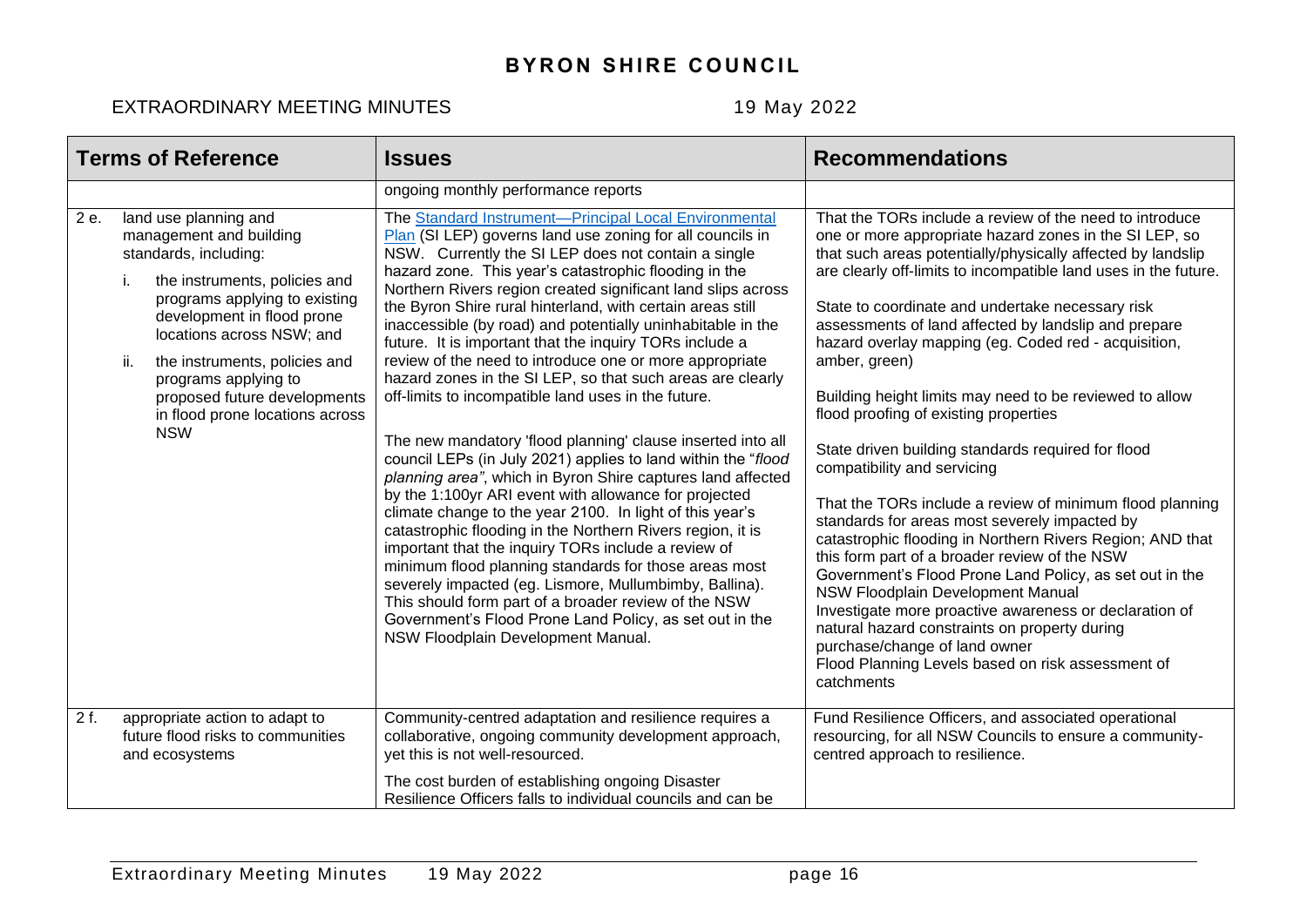| <b>Terms of Reference</b> |                                                                                                       | <b>Issues</b>                                                                                                                                                                                                                                                                                                                                                                           | <b>Recommendations</b>                                                                                                                                                  |
|---------------------------|-------------------------------------------------------------------------------------------------------|-----------------------------------------------------------------------------------------------------------------------------------------------------------------------------------------------------------------------------------------------------------------------------------------------------------------------------------------------------------------------------------------|-------------------------------------------------------------------------------------------------------------------------------------------------------------------------|
|                           |                                                                                                       | prohibitive, as post-event recovery roles are funded for 2<br>years only.                                                                                                                                                                                                                                                                                                               | Adequate planning and budgeting for adaptation and<br>betterment.                                                                                                       |
|                           |                                                                                                       | Buildings that are not adaptable                                                                                                                                                                                                                                                                                                                                                        | Consider a mechanism to not allow concrete slab<br>construction in the floodplain and other design<br>considerations that are not adaptable.                            |
|                           |                                                                                                       |                                                                                                                                                                                                                                                                                                                                                                                         | Improved active management of waterways required to<br>minimise blockages and maintain healthy banks                                                                    |
| 2 g.                      | coordination and collaboration<br>between the NSW Government<br>and the Australian Government         | Lack of clarity about state/federal agency roles (e.g.<br>Resilience NSW as compared to the NRRA) and duplication<br>of local presence.                                                                                                                                                                                                                                                 | Clarification and communication to local councils about<br>scope of work, alignment and differentiation between<br>ResNSW and NRRA.                                     |
|                           |                                                                                                       | Federal outreach service delivery (Services Australia<br>mobile bus) was too rigid to integrate with other outreach<br>support or respond to community need.                                                                                                                                                                                                                            | Collaboration between Federal and State services in<br>response to local community need.                                                                                |
|                           |                                                                                                       | The Services Australia bus had mandated locations and<br>times that were issued by federal staff under Ministerial<br>direction, who were unwilling to coordinate or align with<br>state-based services or locally planned outreach. This<br>created confusion and inefficiency for local communities,<br>disrupted attempts to enable a 'one-stop shop' and was not<br>person-centred. |                                                                                                                                                                         |
| $2h$ .                    | coordination and collaboration by<br>the NSW Government with other<br>state and territory governments | Lack of consistency and clear communication from Res<br>NSW regarding planning and implementation of Recovery<br>Centre and outreach planning.                                                                                                                                                                                                                                          | Increased Res NSW surge capacity to enable consistency<br>of personnel deployment to impacted areas.                                                                    |
|                           | and local governments                                                                                 | Voluntary House Raising and Purchase scheme are very<br>hard for Council to fund and make happen. The expenditure<br>also doesn't save Council money in the future, it saves<br>government and insurers money and protects communities'                                                                                                                                                 | A new funding model is urgently needed to 100% fund<br>Voluntary House Purchase schemes and provide 50% of<br>funds to land owners towards the costs of Voluntary House |